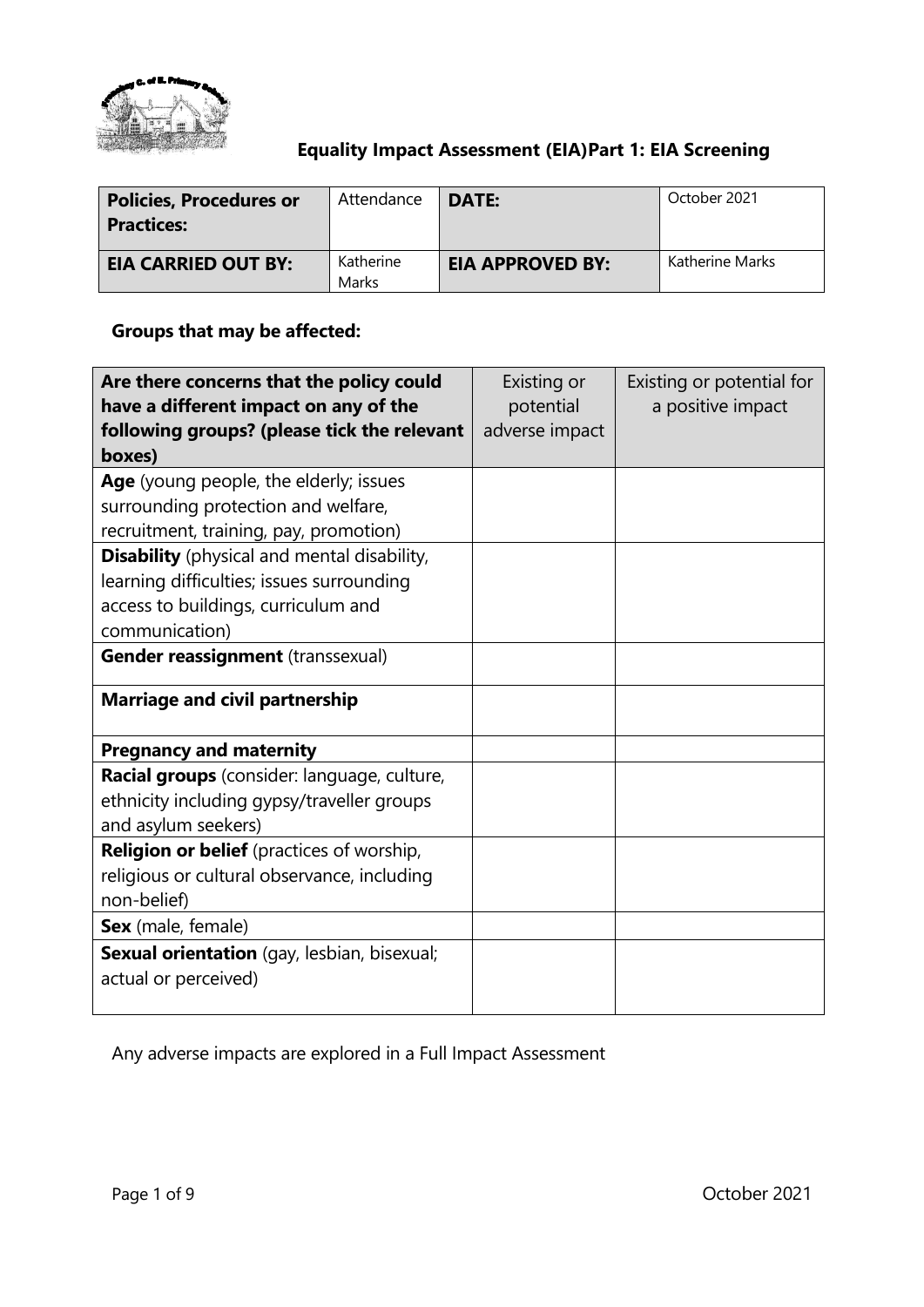

## **FRENCHAY C OF E PRIMARY SCHOOL**

# **Believe, Belong, Become**

## *Taken from Hebrews 10:24-25 'And let us consider how we may spur one another on toward love and good deeds'*

## **Frenchay CofE Primary School Attendance Policy**

*Our school is underlined by Christian values. We aim to work with parents, church and community to help each child flourish in all aspects of their lifelong development. We are an inclusive school, valuing and respecting everyone equally and unconditionally. We teach pupils to set high expectations of themselves and show compassion towards others. All members of Frenchay Primary behave in way that upholds these core values.*

#### **1. Rationale**

Regular attendance and excellent punctuality are the foundations for academic achievement and personal development. They establish a responsible attitude towards the opportunities available at school and underpin the basis for the world of work. Attendance and punctuality are strongly linked to students' well-being and safety and provide lifelong benefits related to these. Regular school attendance demonstrates a commitment to learning and the school community. We will actively promote this ethos throughout and encourage our students to achieve this.

Please ensure that you and your child/children support our school rules about attendance. Where this expectation is not met, we will identify and address the barriers that prevent this.

#### **2. Guiding Principles**

We are committed to ensuring that all students benefit from the opportunities available at Frenchay C of E Primary School. Our expectation is that students arrive on time and attend **REGULARLY** (every day that the school is open unless there is an unavoidable reason for not doing so).

Page 2 of 9 October 2021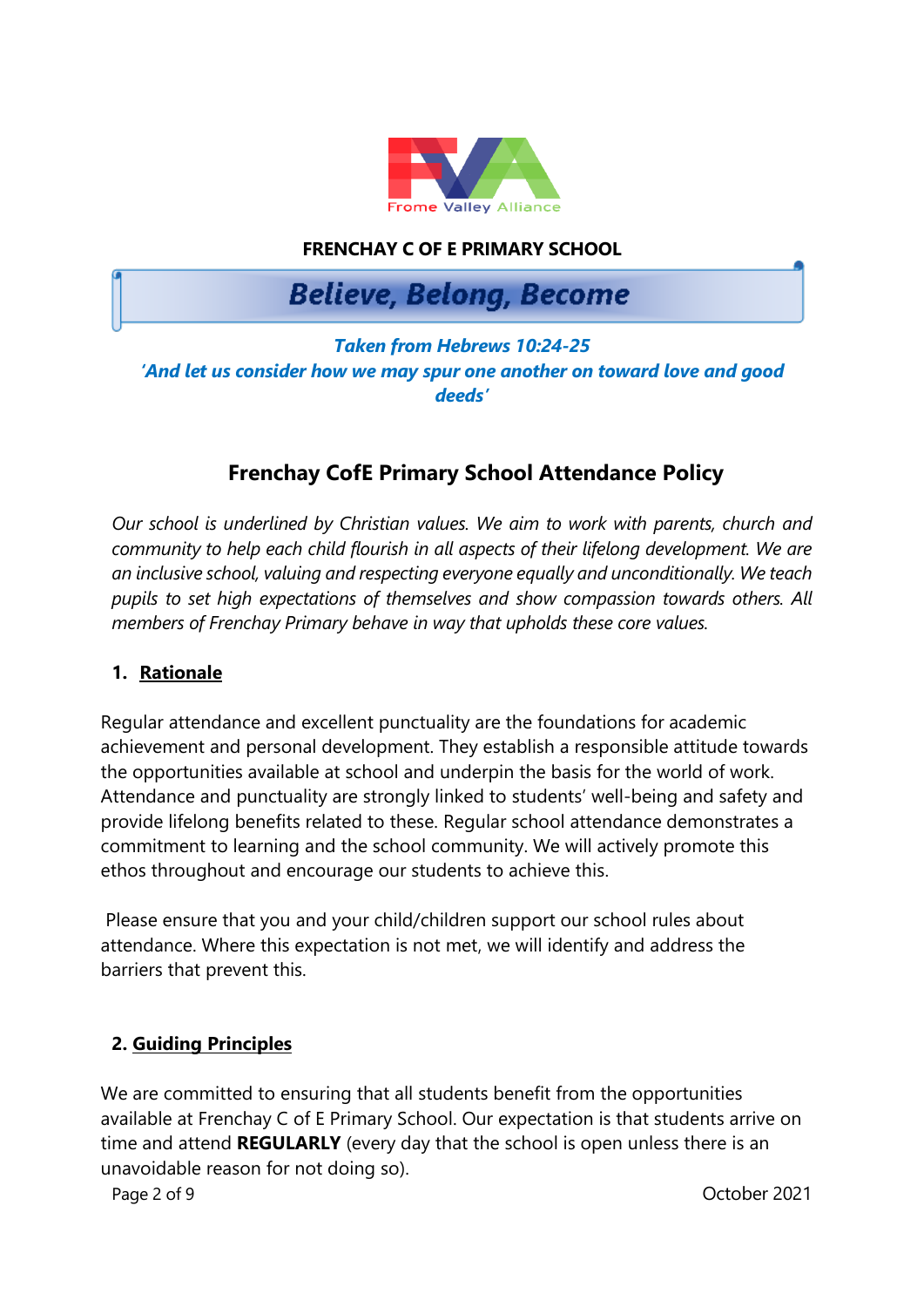## **3**. **Responsibilities**

The Education Act 1996 states that parents/carers have the primary responsibility for ensuring that registered students of school age attend school regularly and punctually and that they receive an education suitable for their aptitude and ability.

The school have a legal responsibility for maintaining school registers and taking the register twice a day. First thing in the morning (8.50am) and during the afternoon (1.15pm KS! And EYFS or 1.30pm KS2). These are referred to as sessions. The school also has a responsibility for reporting absence to the Local Authority. We have a safeguarding responsibility and duty of care to all our students.

Student responsibilities – we encourage our students to become independent young people including sharing responsibility for their attendance and punctuality (when this is age appropriate).

## **4. Attendance**

We expect our students to attend school on time every day that the school is open unless there is an unavoidable reason for not doing so for example - Illness.

We will celebrate and reward students who achieve our expectations of a high level of attendance and those who have shown sustained improvement. This may be done through a range of different means from giving out house points to recognising their achievements in worships.

We will share attendance information with parents and students focusing on the link between attendance and achievement. Parents will receive their child's attendance record in their end of year report.

We will promote high attendance and punctuality through assemblies and class discussion; always reinforcing the link between regular attendance and success.

Frenchay will communicate attendance matters to parents via text; telephone; email; letter and through the school website.

#### **5. Absence from school**

We explain about different types of absence in this policy.

There are only two categories of absence from school: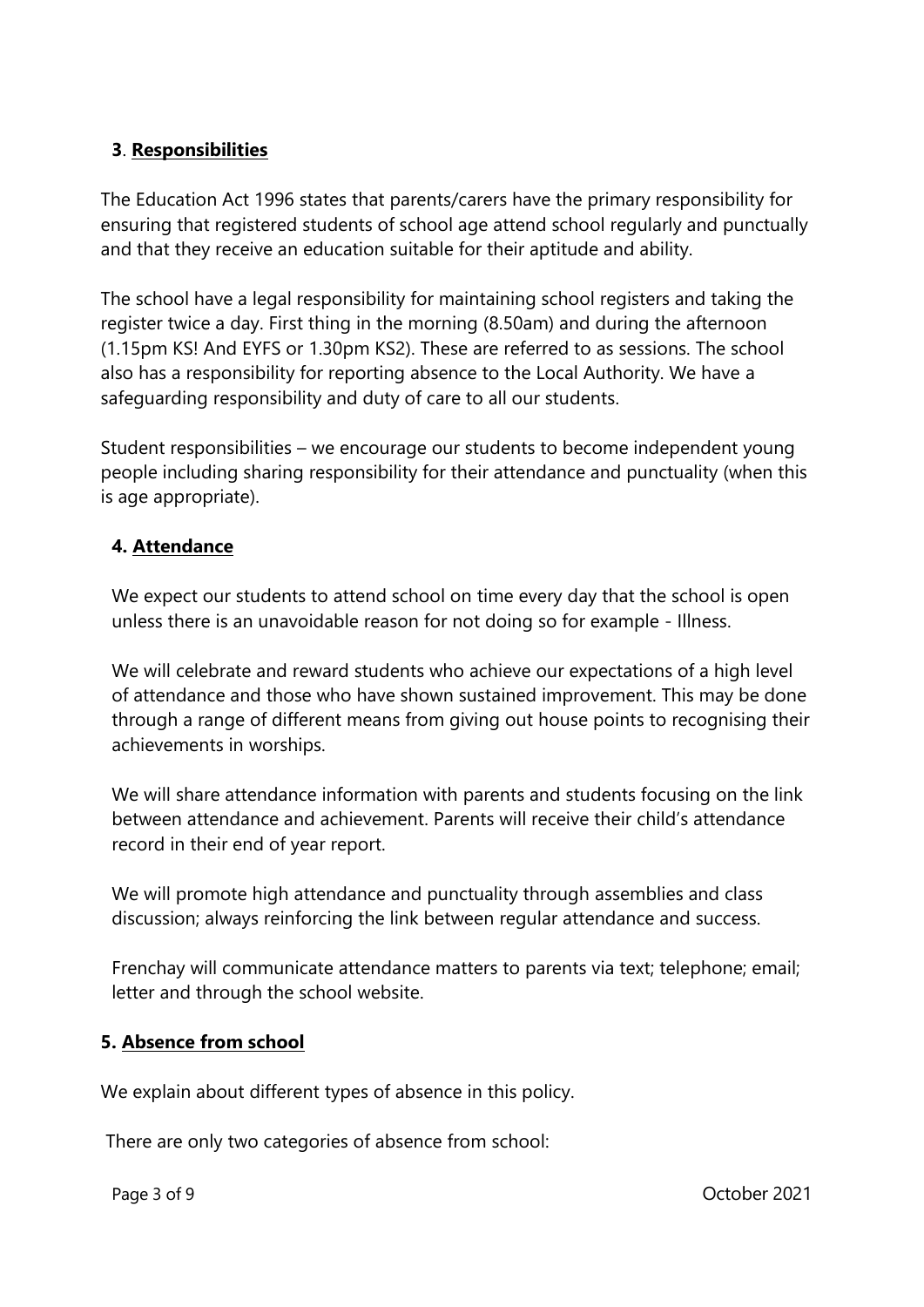## **Authorised – approved Unauthorised – not approved**

Only the Head teacher (or their delegate) can approve an absence from school. That is the law.

Absence will be recorded using the code recommended by the Department for Education Guidance on School Attendance.

Requests for absence in term time must be submitted in writing (in advance) to the Head teacher who will treat every request on an individual basis and respond accordingly. The rules about what type of absence is acceptable are set out below:

## **Authorised (approved) absence – types of authorised absence that may be approved:-**

- ❖ Leave of absence for bereavement, funeral, wedding of immediate family e.g parents of child.
- ❖ Medical absence for appointments at Hospital or Orthodontic appointments. (Non- urgent routine check-up appointments should be made for after school hours or during the school holidays.) Students are expected to be absent for the minimal amount of time and not absent for the whole day.
- ❖ Illness.

.

- ❖ Religious observance.
- ❖ If a student is excluded from school for a behaviour related incident, this is an authorised absence.

## **Unauthorised (not approved) absence – types of absence that will not be approved:-**

- ❖ Absence due to birthday, shopping for uniform, looking after family members.
- $\triangle$  Holiday in term time unless there are exceptional circumstances agreed to by the Head teacher – in advance in line with changes to the law implemented in 2013.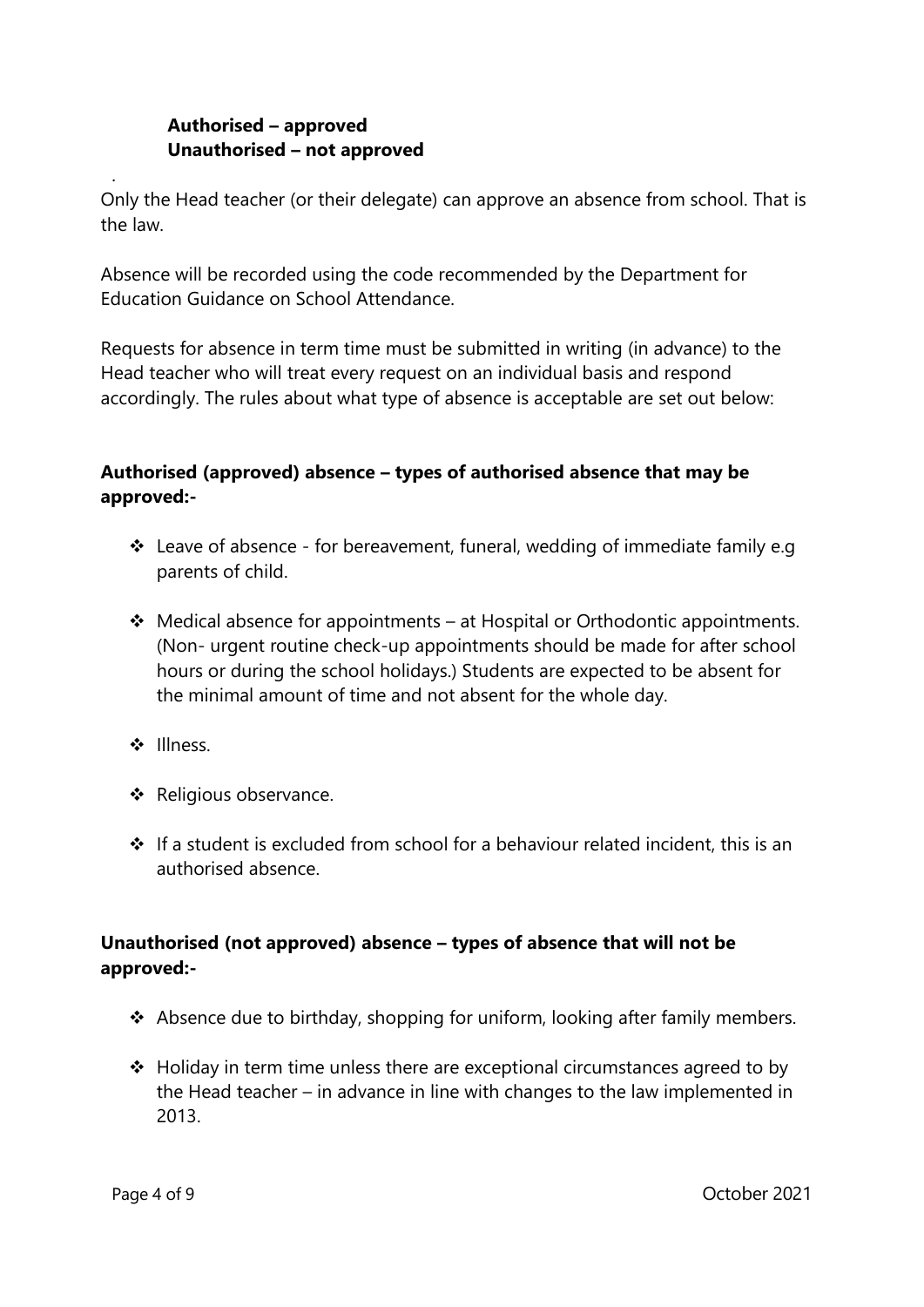❖ Late arrival to school after the register has closed has to be recorded as an unauthorised absence.

## **Unauthorised absence can lead to parents/carers being fined by the Local Authority**

All absence – authorised and unauthorised – will be analysed and subject to challenge to ensure that any concern regarding frequency, pattern or validity is acted upon swiftly to ensure safeguarding responsibilities are met.

Parents/Carers are expected to contact the school on the first day of absence and each day thereafter informing the school of the reason for absence and the expected date of return to school.

#### **Persistent Absence**

❖ A student is defined as a persistent absentee if they miss 10% or more of the overall possible sessions they should have attended school. One session = half a day. Research has shown that students who are persistently absent do not achieve as well as those students who are not. There is a strong link between attendance and attainment, and it is shown that this link is cumulative over the period of time a student is in education. Persistent absence also impacts on friendships and social interaction. Persistent absence is required to be reported to the DFE and rates of persistent absence are published about the school.

#### **Broken Weeks/Repeat absence**

❖ Students who have repeat absences and do not complete full weeks at school are monitored closely and parents informed. If this pattern continues parents will be asked to attend a meeting with the Head Teacher and/or the Education Welfare Officer. Students with high numbers of repeat absence miss out on education and have significant gaps in their learning which impacts on progress and attainment.

#### **Children Missing in Education**

Page 5 of 9 October 2021 ❖ There is statutory guidance and clear procedures for children who are missing in education this includes when a school can remove a child from the school roll. These procedures are also linked to safeguarding. Children missing in education procedures also include children who leave school and move away and may not be in education elsewhere. The school must ascertain as much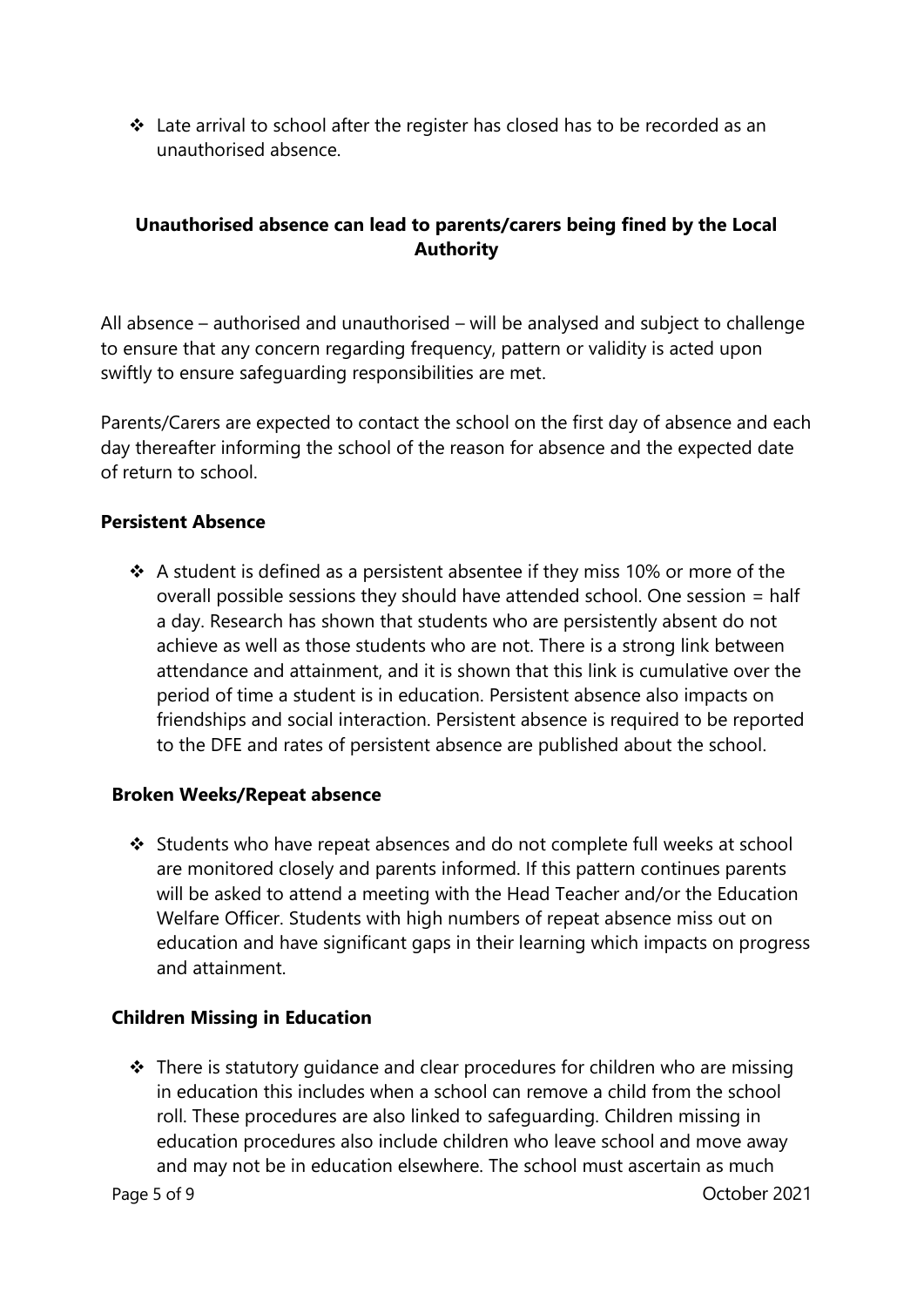information as possible before a child leaves the school as to their intended whereabouts and arrangements made for their education.

### **6. How our policy works in practice**

#### **Punctuality**

- ❖ Students who arrive late to registration are recorded as L (late before registration closes.) Registration takes place at 8.50am. Students should be in school for the start of Registration at 8.50am and will be marked as late if they arrive after the register is taken.
- ❖ Frequent late arrival will be challenged by the school and letters/emails sent to parents. Persistent late arrival will result in parents and students being asked to attend a meeting with the Head Teacher and/or Education Welfare Officer.
- ❖ If a student arrives after the register has closed at 9.00, in cases of Persistent late arrival this may be recorded as U (unauthorised late arrival.) **Unauthorised sessions can result in a Penalty Notice being issued by the Local Authority**.

#### **Medical appointments**

- ❖ We monitor the amount of time missed due to medical appointments carefully.
- ❖ We acknowledge that hospital and specialist clinic appointments, including orthodontic and on-going dental treatment may require a student having time out of school. Our expectation is that the minimum amount of learning is lost. We will seek an explanation from parents where a whole day is missed for this reason. Proof of unavoidable medical appointments in school time must be provided for the school.
- ❖ Routine, check-up, and non-urgent appointments should be made after school time and during the 12-week school holiday.

#### **Illness**

- ❖ Students are likely to experience bouts of illness from time to time. Some students will be managing chronic or more serious medical conditions that impact on their attendance. We will support students in these circumstances to ensure they do not miss out on their education following South Glos Medical Needs Policy
- ❖ When a student is identified as having frequent absence for reasons of minor illness, a meeting will be arranged to discuss this with the Head teacher and/or Education Welfare Officer

#### **Holiday absence in term time**

❖ If a parent feels there are exceptional circumstances that support a request for leave of absence in term time, they must put the request in writing to the Head teacher.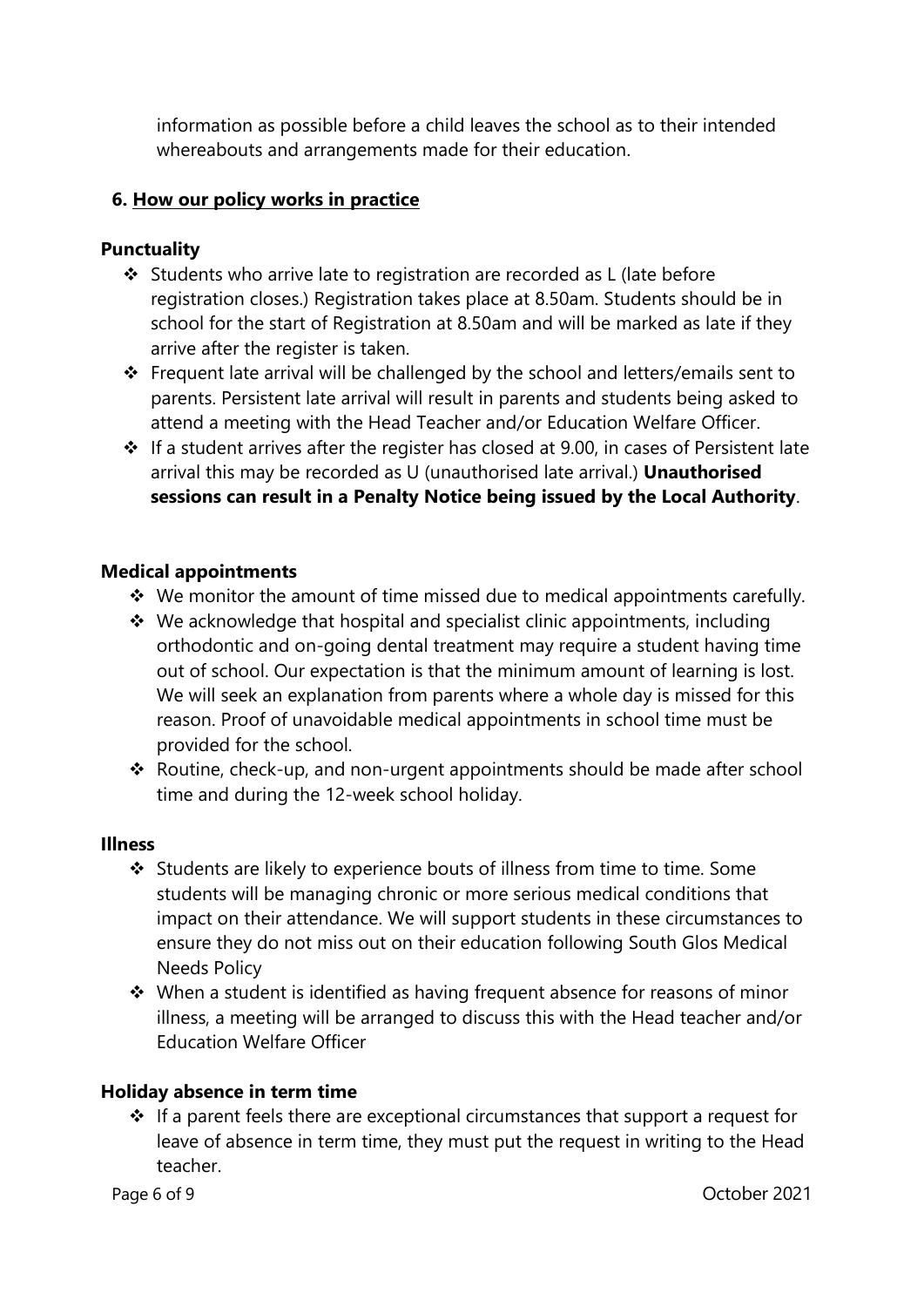- ❖ Each case will be considered individually, and the decision communicated to the parents.
- ❖ Where this absence has not been agreed the absence is unauthorised and can lead to parents receiving a fine from the Local Authority.

### **Procedure**

Concerns about absence from school and the likely impact on a students' progress will be communicated to both students and parents through our attendance procedures. We want to work with all our parents/carers to achieve the best attendance and outcomes for our students. We will strive to work together to enable students to gain maximum benefit from education by regular attendance at school.

Please see Appendix A which shows the flowchart relating to absence and Appendix B which provides references to the law and guidance that informs this policy.

**This policy has been agreed by all schools in the Frome Valley Alliance as a whole Alliance approach**

## **Appendix A**

Concerns about absence from school and the likely impact on a students' progress will be communicated to both students and parents through our attendance procedures: -

- Unexplained absence from school will be followed up daily (see Safeguarding).
- Where an explanation for absence is not specific i.e. 'unwell' we will seek to ascertain a definitive reason, so we can record absence precisely using the correct code.
- Attendance of all students will be monitored regularly, and patterns of Broken Weeks /Incomplete Weeks and low levels of attendance will be investigated.

Page 7 of 9 October 2021 For a full explanation -please see below: -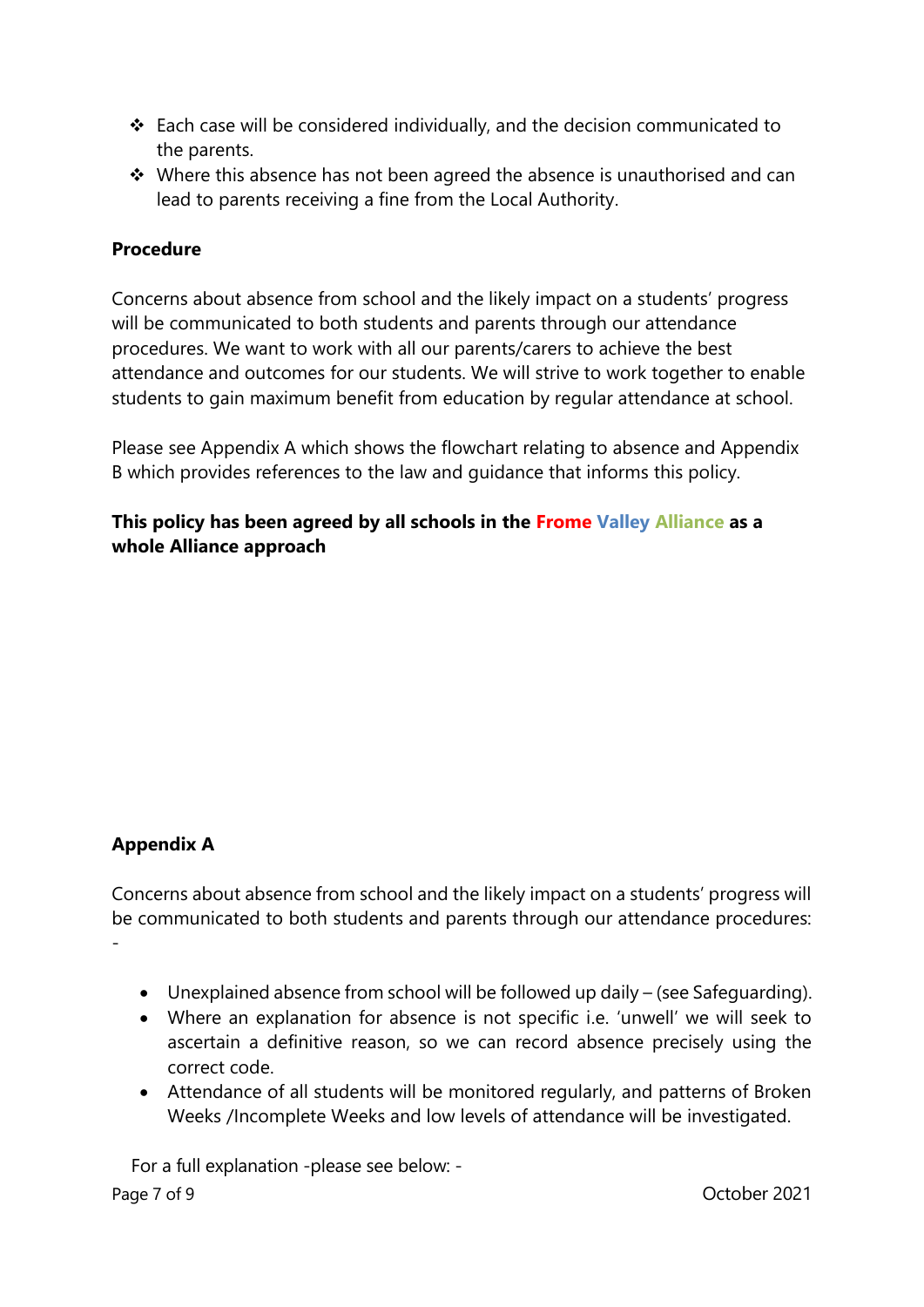| Stage 1 | Year to date broken weeks greater                                                                                                                                                                                      | Letter/email 1                                                                                                                                                                                                                                                                                                                                                                                                  |
|---------|------------------------------------------------------------------------------------------------------------------------------------------------------------------------------------------------------------------------|-----------------------------------------------------------------------------------------------------------------------------------------------------------------------------------------------------------------------------------------------------------------------------------------------------------------------------------------------------------------------------------------------------------------|
|         | than 5%                                                                                                                                                                                                                | Offering support                                                                                                                                                                                                                                                                                                                                                                                                |
| Stage 2 | Two terms or more > 5% broken                                                                                                                                                                                          | Letter <sub>2</sub>                                                                                                                                                                                                                                                                                                                                                                                             |
|         | weeks                                                                                                                                                                                                                  | More challenging letter, offering support and                                                                                                                                                                                                                                                                                                                                                                   |
|         |                                                                                                                                                                                                                        | pointing out a need for change                                                                                                                                                                                                                                                                                                                                                                                  |
| Stage 3 | Continued broken weeks > 5%                                                                                                                                                                                            | to:<br>discuss impact of missed learning<br>investigate reasons for absence and<br>solutions<br>set attendance targets                                                                                                                                                                                                                                                                                          |
| Stage 4 | Previous year attendance <95%<br>Repeated termly attendance > 5%<br>broken weeks                                                                                                                                       | Meeting with Headteacher and/or EWO<br>discuss impact of missed learning<br>investigate reasons for absence and<br>solutions<br>set attendance targets<br>fining or Individual Health Care Plan<br>creation discussed<br>Set review period                                                                                                                                                                      |
| Stage 5 | Previous year attendance < 95%<br>5 or more broken weeks (over two<br>terms)<br>termly<br>attendance<br>Repeated<br>continues to be of concern and<br>School Attendance Meetings have<br>not brought about improvement | Following School Attendance Meeting review,<br>meeting held with Head Teacher and/or EWO:<br>Advise parent/carer that a panel<br>meeting will take place.<br>School Attendance Panel meeting takes<br>$\bullet$<br>place (Letter sent to arrange)<br>If no improvement after 4 weeks, school<br>$\bullet$<br>completes a request for an Attendance<br>Panel<br>review<br>chaired<br>by<br>LA<br>representative. |

## **Appendix B**

Law and statutory guidance informing this policy

❖ Education Act 1996 which states if any child of compulsory school age who is a registered pupil at school fails to attend regularly at the school, his/her parent is guilty of an offence.